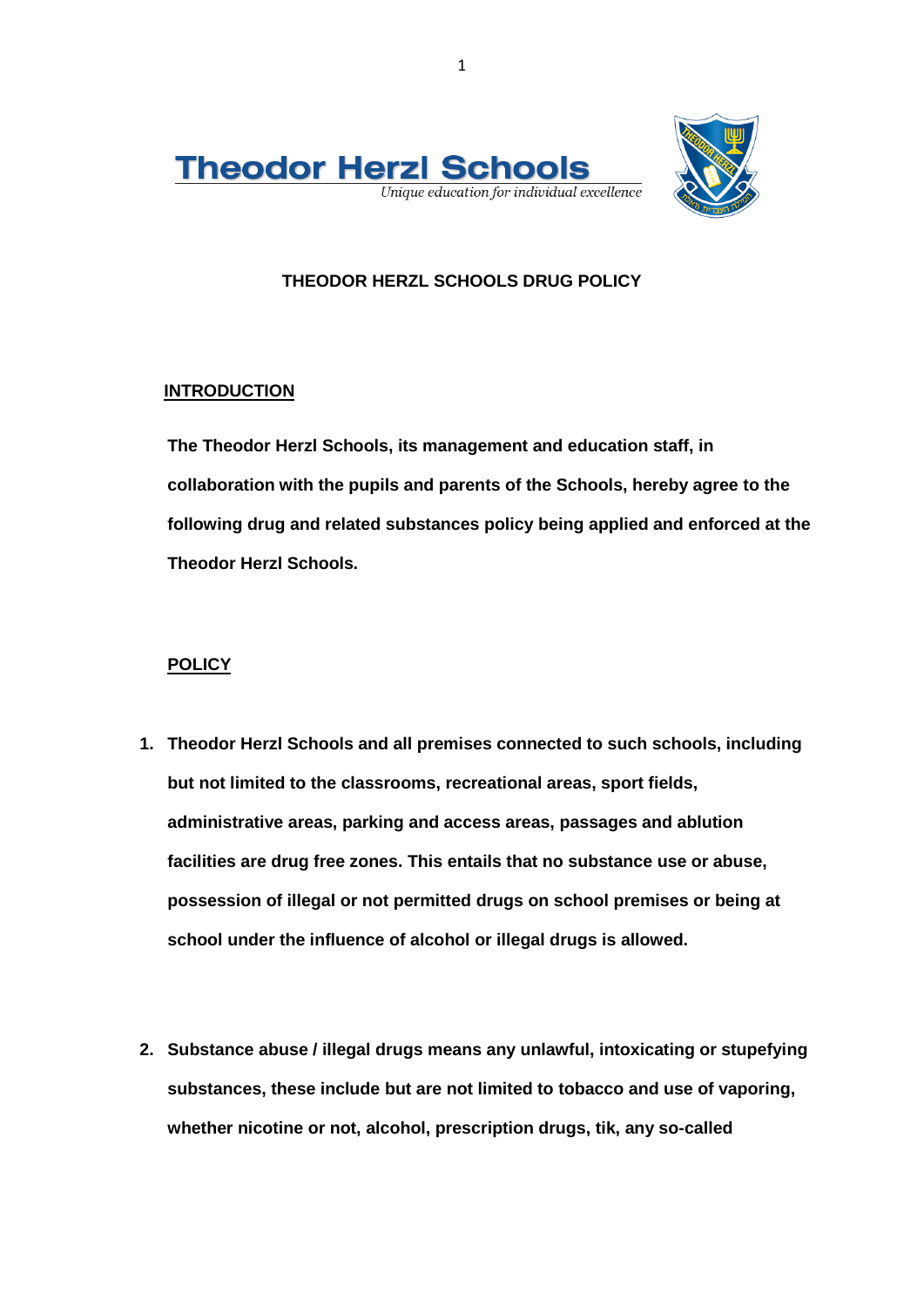**recreational drugs, dagga and other hard drugs, or any such substance as it may be defined by law from time to time.**

- **3. Substance use (unless where specifically allowed by a competent school authority) and / or abuse is prohibited and severe action will be taken against perpetrators. THS follows a zero tolerance policy towards any substance use or abuse. Students are to understand that even use of such substances that they may regard as moderate or socially acceptable use are not allowed on the premises.**
- **4. Students who are experiencing difficulties with such substance dependency are however invited to timeously, and before any transgressions in terms hereof, approach a suitable or designated person at THS for the appropriate intervention, counselling or assistance.**
- **5. Students are to understand that THS will not, for purposes hereof, draw any distinction between categories of users, distinctions between suppliers of such substances or the users thereof, or any such distinction, and all such transgressors may be treated as serious offenders, and dealt with accordingly. It is to be understood that this policy is applicable also in instances where a student is guilty of a transgression hereof while in school clothes but off the school premises as defined above, or even where such student is off the school premises but guilty of such a transgression in circumstances where such student can be identified as being a learner at THS.**
- **6. THS approaches its responsibilities towards the parents and students in its care very seriously, and consequently THS will enforce and manage this policy strictly and consistently.**

2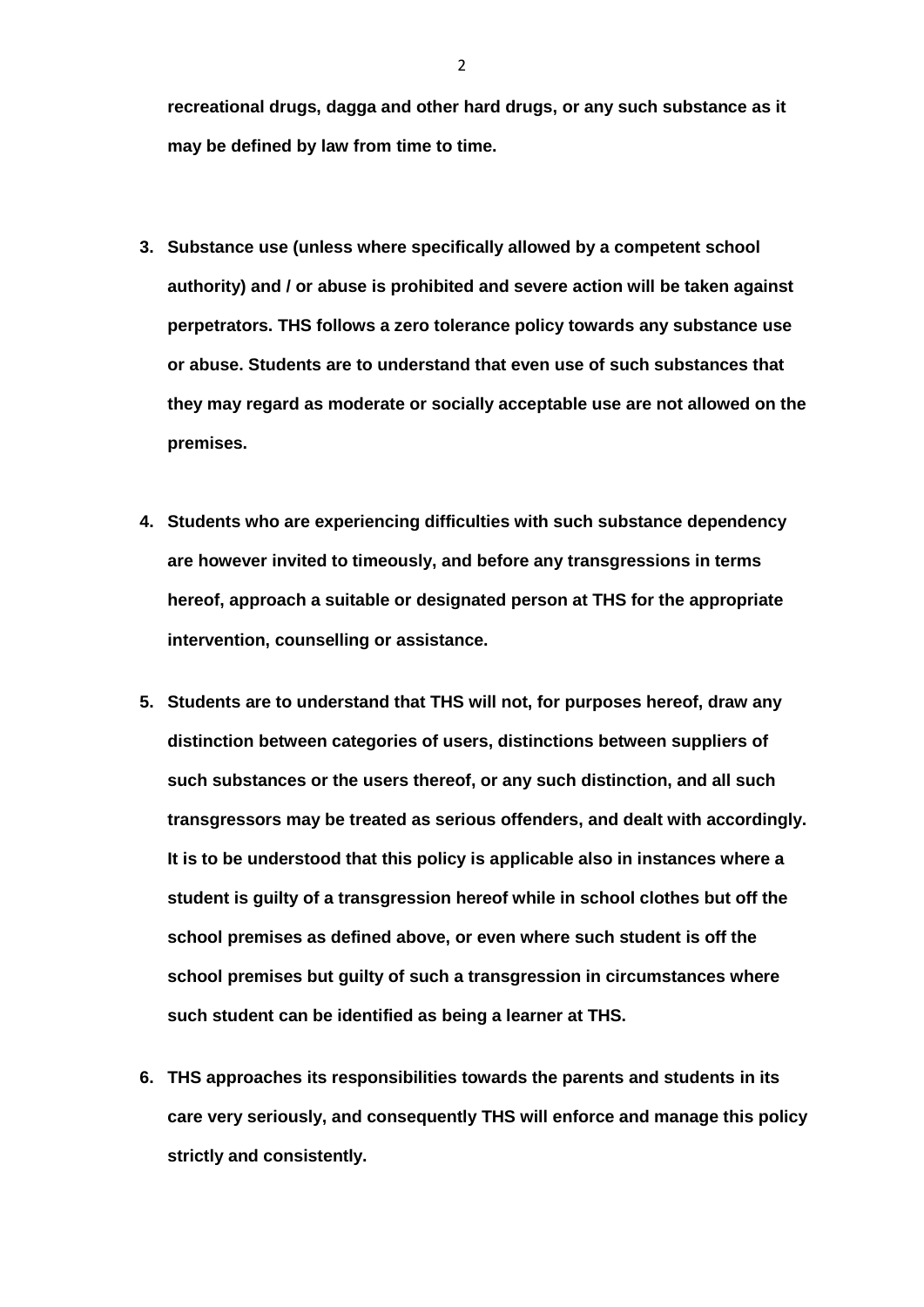- **7. This policy is to be handed to each student and his / her parents / guardians will be required to sign it as acknowledgement that they have read and understood it, and that they have agreed to abide by this policy. Such parents / guardians are invited to discuss any questions that they may have regarding this policy with THS senior management prior to so signing and acknowledging the terms and application of this policy.**
- **8. Without limiting the policy in any manner, and simply by way of illustrative example, THS will not tolerate :**
- **the sale, distribution, use or possession of any illegal or prohibited substance;**

**• the possession of drug-related equipment such as cigarette papers, pipes, vapors, matches, lighters, bottle ends, foils or other paraphernalia related to substance use or abuse ;**

**• performance enhancing drugs or the inappropriate use of mood enhancers, solvents, inhalants, aerosols and similar agents;**

**• the consumption of alcohol (including any social or derivative drink that may contain alcohol) and the smoking of tobacco.**

- **9. If any student is involved in the possession, promoting, distributing, dealing or selling any of the abovementioned substances, THS will institute appropriate and decisive action against such perpetrator(s), which action may include (but not be limited to) criminal sanctions, civil claims, suspensions and / or expelling such student(s) from THS.**
- **10. THS will from time to time draft, amend, update and implement a suitable procedure as far as the effective management and enforcement of this policy is concerned. As a general guideline, and without in any manner limiting THS's**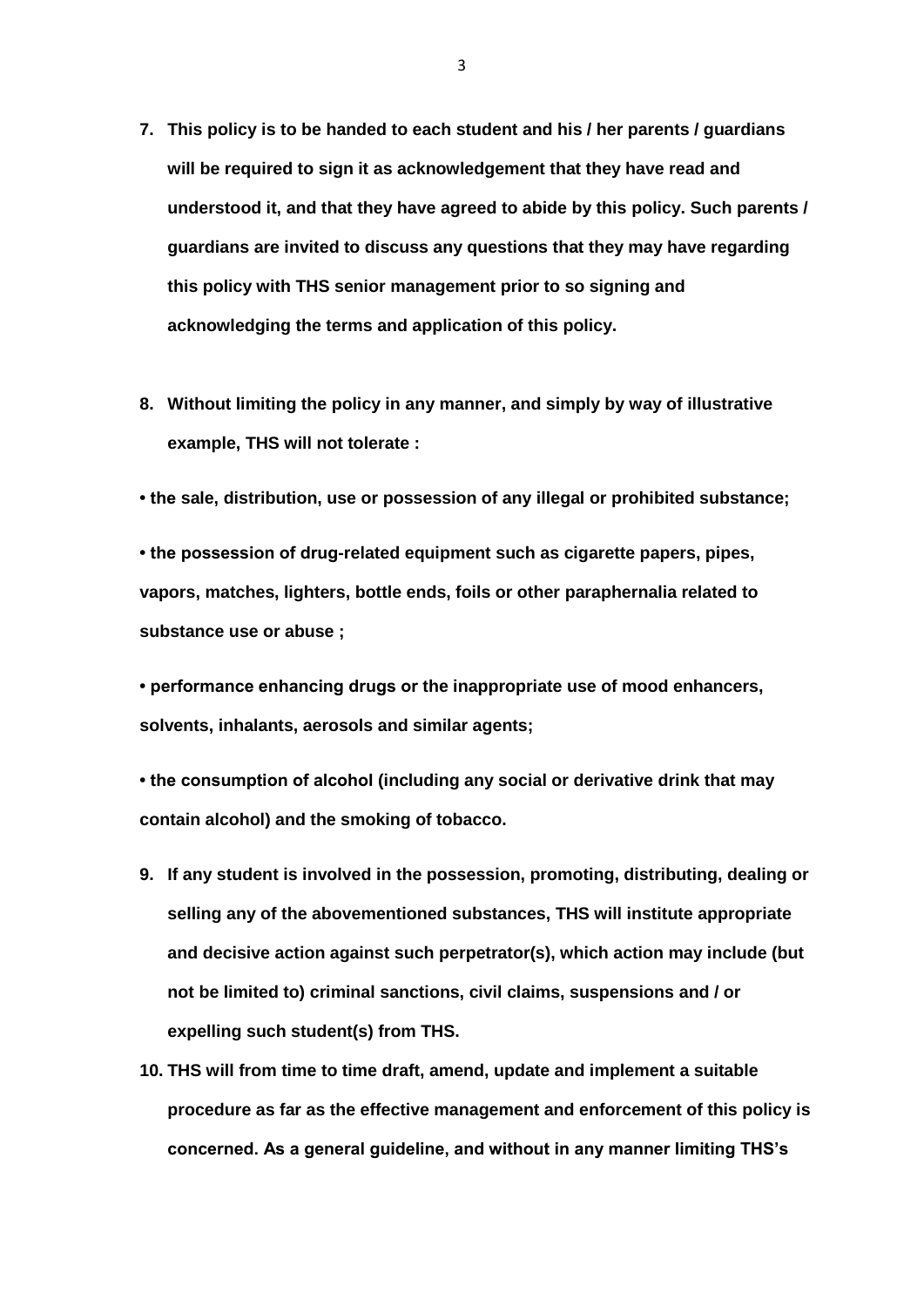**rights to amend and implement such procedure as it may regard to be necessary under the prevailing circumstances, the following procedure will be followed :** 

**10.1 Any student(s) reasonably suspected of being in contravention hereof will be required to have a drug or related test administered.**

**10.2 If a student tests positive for a substance use, the student will first be interviewed by senior school management to determine the nature and extent of the student's involvement and response. Such test and ensuing consultation process will, upon request by the student or the parent(s) of such student, occur in the presence of such parent(s).** 

**10.3 Legal representation at such process or consultation will be allowed, unless such representation will cause an unacceptable delay in the process that could result in prejudicing a speedy and accurate gathering of the facts of the incident.** 

**10.4 Based on the results of such a preliminary meeting, THS will take the necessary action, which may include any, some or all of the following processes:**

**• Inform the student and parents of a pending disciplinary hearing;**

**• suspend the student pending the resolution of the matter;**

**11. Drug testing and searches will be conducted in such manner and at such times as regarded as appropriate by THS. No warning of such tests will be given, and THS reserves the right to conduct such tests on a random basis. Given the nature of the problem being addressed any searches in this regard will be conducted without the presence of the student' parents being allowed. In signing this policy the parent(s) grant their ongoing permission to THS to conduct such searches.**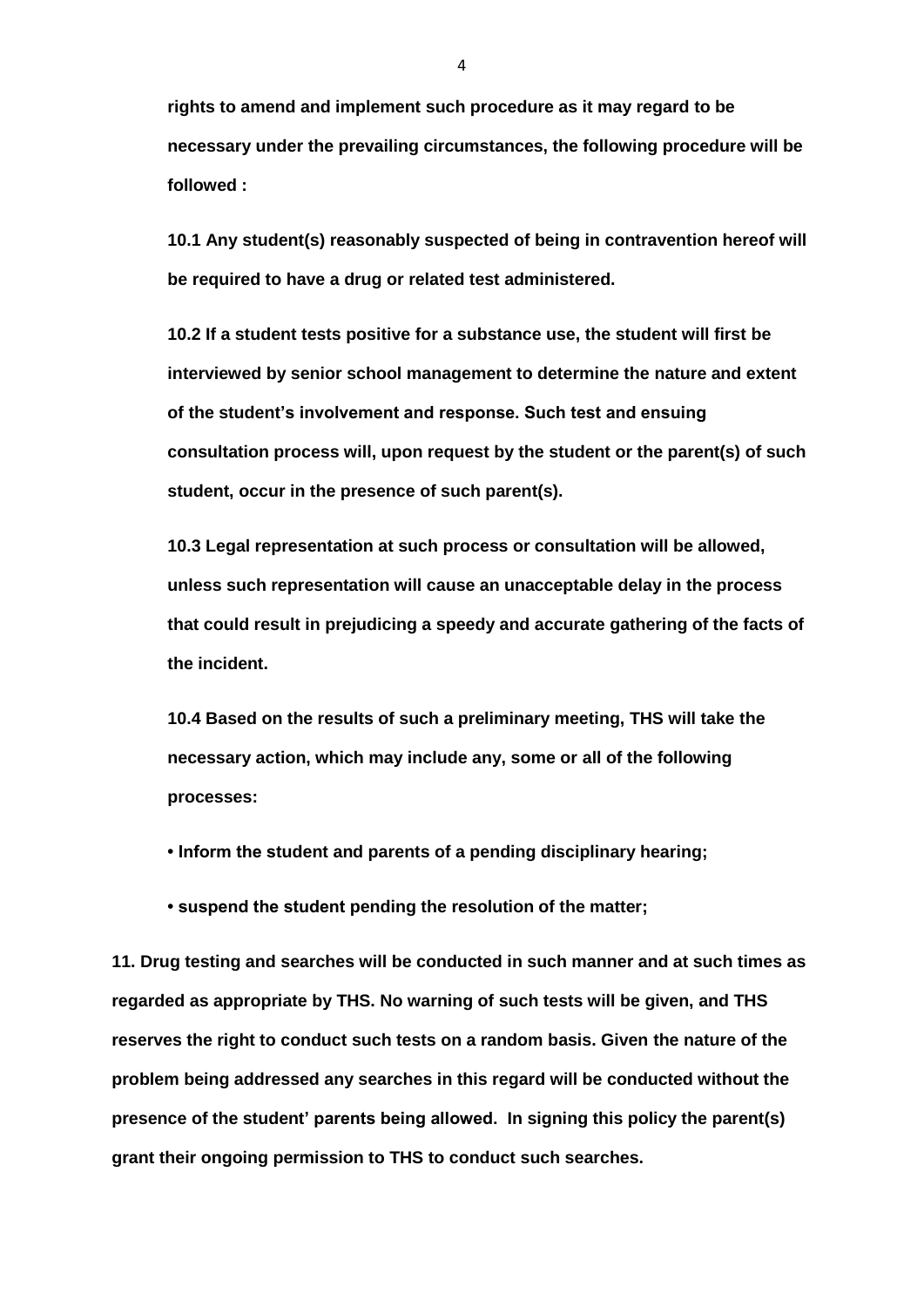**12. THS reserves the right to report any transgression hereof, where such transgression constitutes a criminal offence, to the relevant authorities, including the SA Police Services.** 

**13. Students and parents are to understand that while THS will in any incident take into consideration all relevant factors, it will ordinarily be disposed towards expelling a student for a transgression hereof. Students and parents are to also take cognizance of the fact that such a penalty may very well be deemed appropriate for a first offender.** 

**14. Prescription drugs must also be approached in a responsible manner. It is an unfortunate fact that such prescription drugs, while of course generally beneficial, can be abused to similarly adverse effect, and such abuse will in all respects be seen as a transgression in terms hereof. THS needs to be informed clearly and preferably in writing if any student needs to bring prescription drugs to school. Students are in any event not allowed to bring more than one day's dose to school.**

**15. THS is aware that drug abuse, as defined herein, has social consequences, and that young students that are in transgression hereof need not only be punished but that they may also require assistance. Where practically reasonable THS will seek to assist with any such declared problems, if such dependency related challenges are brought to THS's attention prior to any offence in terms hereof being detected. It is to be understood that THS is in no manner obliged to an offending learner to offer any dependency related intervention or counselling after the detection of an offence in terms hereof.** 

**16. All attendances in terms of this policy, including all procedures, tests, searches, discussions, proceedings, documents and findings in terms hereof will be treated in the strictest possible security and confidence by THS, and THS hereby asserts its rights of authorship and ownership in all such information, howsoever gathered or** 

5